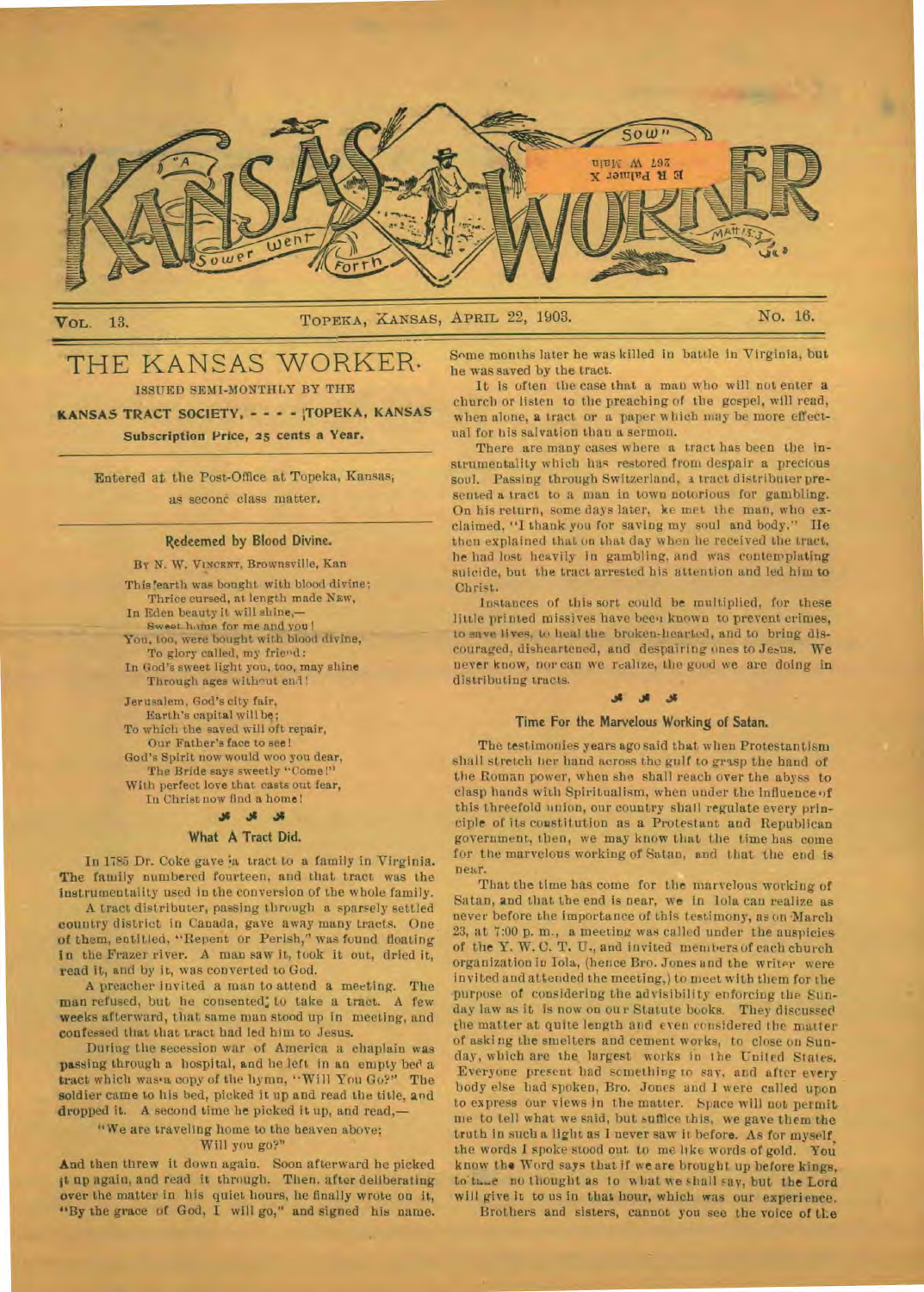Iola, Fans

Beast (Satan) in this move? And cannot we see the prophecies fulfilling right before our eyes? Oh! **we** are living in solemn and thrilling times. Could we *see* these things if our minds were not lit by the Word of Truth? So let us lay aside all worldly cares and strive for the mastry of eternal things. Have you really made your peace with God? If not, make it while probation still lingers. At this meeting they appointed a mass meeting for the purpose of letting every soul in the town know what they intend to do, and see if they can not have such an influence over the people that **are** transgressing the Sunday **law,** that they will desist from so doing and not be compelled to make any arrests; but they brought it out very plain that they would make arrests if necessary. O.S. JOHNSON, would make arrests if necessary.

 $\mathcal{S}$   $\mathcal{S}$   $\mathcal{S}$ 

**Suggestive Program for Sabbath-School** Conventions.

## FORENOON SESSION.

10:00-10:15, Singing by the School.

Scriptural reading, Psalms 07: Prayer.

10:15-10:50, "God's Call to Work." Discussion of subject•

(A call into the Kingdom means a call into the harvest•field. Find good thoughts in Matt. 9.)

Singisg.

10:50-11:20, "What is the Greatest Present Necessity in our School, and How Shall it be Provided For?"

Discussion.

- Song by the children.

11:20-11:30, Short iutermission.

11:30-12:00, "The Effect of Home Training on Sabbath-School Pupils."

Discussion. 12:00-12:30, Children's Exercise, (Make practical with

### illustrations.)

## Song, (Solo, duett, or quartett.)

AFTERNOON SESSION.

2;00-2.15, Opening Exercises.

2:15-2:45, "How to Make :the Teacher's Meetings More Interesting and Practical."

Discussion.

2:45-3:00, "Nature Study," (or Christ's Manner of Teaching.)

#### General Discussion. Music.

3:00-3:45, "Work for Definite Results." Lesson from Testimony on Sabbath-School work,

Page  $20$  1st. Par. last sentence.

- 
- $\begin{array}{c} 42 \\ 43 \end{array}$  "  $\begin{array}{ccc} n & 43 & n & n \\ n & 46 & 2nd & \end{array}$ <br>  $\begin{array}{ccc} n & n \\ n & 47 & 15b & \end{array}$
- 
- 47 1st " 88 1st .2nd Par.  $\overline{14}$
- $13.1$ 108 last ear.
- 112 3rd **11**
- $\mathbf{v}_\mathrm{F}$  . 115 last Par.

Assign different ones these paragraphs to read or commit to memory.

3:45-4:15, Opening of the question box.

Reading of the Secretary's report.

#### Closing Song.  $36$   $36$   $36$

# **Especially the Town Children.**

As our children's minds have been all winter occupied with men's theories, and rigid school discipline, their physical energy restrained by the confines of the four walls of the school room, let them now be brought into closer contact with nature. The greatest lesson book is the book of nature. "We should study the Saviour's parables where he spoke them in the fields and groves . . . among the

grass and flowers." In these lessons direct from nature there is a simplicity and purity that makes them of the highest value. Especially are the minds of the city children too apt to dwell upon worldly attractions, consentrated as their surroundings are. Therefore we suggest the **propriety** of having set time for the Sabbath-school teachers **to**  take their classes to some grove, thus lead the minds of **the**  children away from the bustle and worldliness of the city toward "purity, peace and God." The Saviour spent must of his time in the groves, on the mountain sides, on the lake, in the fields, etc.

I know what such environments mean to a child's mind, for that was my experience all through\_ my childhood days, and even now when we talk about taking an out**ing** in the grove my heart bounds for the joy of such freedom.

Well I remember how I would associate the word of the Lord with nature. My heart is filled with such knowledge to-day and I believe whenever a teacher is filled with such, from experience, she will have power to make the desirable impression upon the children's minds. Each teacher may take her class off to one side, all sit down on the grass, be a child in simplicity with them. Take up the subject of birds, ask them to *give* the names of all the birds they know, describing the character of each, the teacher should be familiar with interesting characteristics to relate, which will add to the interest. Or trees, have them run and get leaves off of different kinds of trees, have them examine them, how different in appearence but a likeness in general structure. Then compare the leaves to their bodies, the veins and lungs of the leaves, to that of the body and where and how they receive life. Show the comparison to their bodies and the likeness of the two characteristics. If you are having a picnic the children need not be engaged in a special way all the time, but never fail to show them some practical truth as revealed in nature's book.

A short interesting program is very suggestive to **my**  mind, but make it appropriate for the occasion.

Good common sense is a good thing to display. Too many are in the teacher's fold without the "wedding garment," which means a practical preparation for the Lord's service. "Feed my lambs," echoes with thrilling force upon my heart.

The Lord Himself has provided a bountiful supply of spiritual food and we are commanded to feed it to the "lambs." Let us get the children, especially the city children out from the dry husks into the green pastures and beside the still waters, and let their souls feast often this summer. Mrs. BELLE EMERSON.

#### a **Ji**

#### **A Letter From England.**

Dear Brethren and Sisters in Kansas: —

**1** t has been sometime since we have written to **the**  WORKER, but we have not in the least forgotten you nor have we lost interest in the work in Kansas. We eagerly read every report we can get of the progress of the work there, and you are remembered in our prayers.

The work is onward in Great Britain. The Lord is leading out before His people and very marked evidences exist of a glorious triumph of the message in this country. Since the English field was divided into two conferences last year with competent men to oversee the work of each, and mission fields were established in Scotland, Ireland and Wales, the work has been rapidly spreading and numerous openings have presented themselves. From all of these fields comes the cry for "more workers." They have been looking to the school here in London to furnish young men and women prepared to answer these many calls.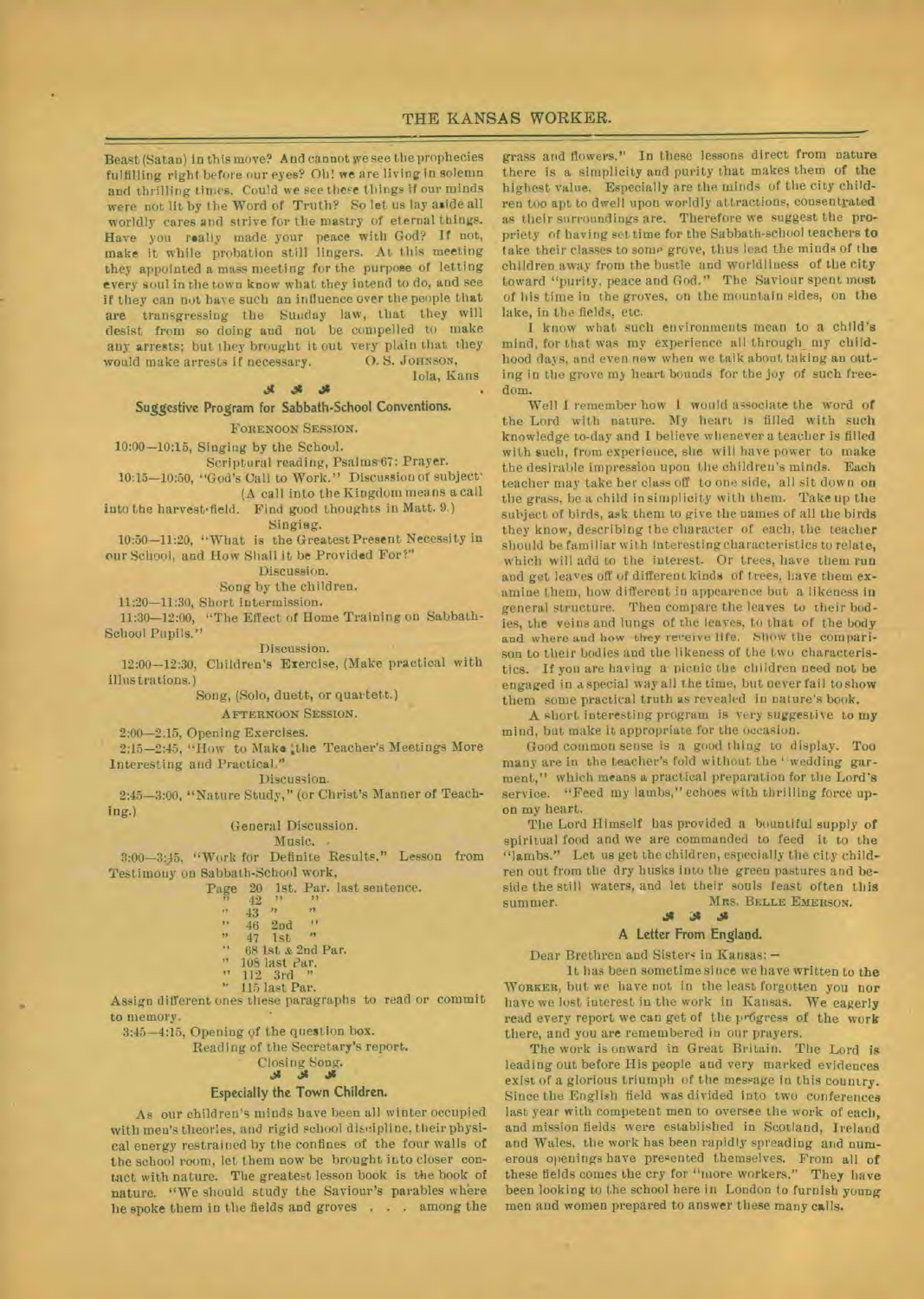The committee of the British Union Conference met recently and assigned fields of labor for the summer to each student. But after each of the sixty or sixty-five students had been assigned their places, they said if they had. twice that many more students to distribute they would no more than meet the urgent calls that are now sounding for help. And we are told that the same conditions prevail in all the European countries. The calls are many. The work Is great.

Brethren and sisters, has the Lord laid upon you the burden of souls? Who is willing to lay down the conveniences of home life for a little while and come across the water to labor till the day is closed and the Master comes. Anything short of active missionary work gives the lie to our profession." Test. vol. 6. What is your attitude at this time? The Lord says, **"STAND** having on the whole armour of God ready for service" Eph. 6;14-17. But it is so natural for us, like the disciples, to ask the Lord to grant unto us to "SIT" with Him. Standing denotes service. Sitting denotes judgment or ruling. See Dan.7:9.10. The only position the Lord has given to anyone in this life is to **"STAND.".** Again let me ask: What is your attitude? Are you **"STANDING"** ready to go and accomplish the Lord's work, or are you asking the Lord to let you "SIT" with Him and not regarding the work to be done and the cross to be borne in order to bring you to the throne? May the Lord inspire every one of His children with true missionary motives.

At the close of the school in May, I will go to Wales to join Bro. Olmstead [formerly from Oklahoma] in selling Great Controversy. Bro. Bates will go to Ireland and join Bro. L. A. Hartford. Remember us and the work here in your prayers. W. A. Shafer, W. A. Shafer,

451 Holloway Road, London, Eng.

# **.11**

#### Hutchinson.

Our work in Hutchinson closed April 5, and the results have been very gratifying. On Sabbath, March 21, eighteen persons were added to the church, six by letter, three by confession, and nine subject to baptism, seven of whom were baptized that day.

The Missionary Institute closed on the twenty-third, but the "outside" interest was such that it seemed unwise to leave it, and my wife and I remained to follow it up. We continued the services each night until April 5. On Sabbath, April 4, one young lady, (a musician, school teacher, and formerly a county superintendent of public instruction,) gave her heart to God, uniting with the church. She and two others, who had joined the church subject to baptism, March 21, were baptized that afternoon.

On Sunday night, April 5, we held our last meeting in Hutchinson. The Spirit's power was felt, and hearts were made tender. The discourse dealt with the rejection of King Saul, because be broke God's commandment thru his Year of the people. It also showed the danger of delay, citing Herod, Felix and Agrippa as examples. At theclose of the discourse nearly the entire congregation manifested their belief of the truth, by rising to their feet; a goodly number voted their determination to obey, but when the call was made for those who would consecrate all to the Lord to come forward, not one responded. The congregation then began singing, to close the meeting, hymn number 400.

"There is a line by us unseen That crosses every path, A hidden boundary between God's patience and His wrath ."

Before the second verse was finished a lady came forward

•

with tears streaming down her cheeks and took the front seat. The call was then renewed, and before the last strain of the song was reached, a man, for whom we had labored and prayed much, came forward and made the surrender. These were both received into church fellowship, and Monday morning at 7:30, I had the privilege of burrying them in baptism, in the little creek that runs thru the City.

This makes a total of 21 additions to the church since the Institute began. Twelve of these I baptized, and fourteen of them have never been members of any other church. Several others promised to keep the Sabbath, and we hope they will yet be with us on all points.

We are now at Halstead for a few days, and expect to spend next Sabbath with the church at Newton. We are rejoicing in the truth and hope to labor on until Jesus comes.<br>April 7, 1903.

**APRIL 7, 1903. • R. W. PARMELE.** *Ji* **J.** 

#### Sandago.

Jan. 8, I began meetings 18 miles South-east of Great Bend, in the Sandago school house. The first night, (Friday) there was probably twenty-five present, but on Sunday night there were sixty-three present. Thenfort he next four weeks there was an average attendence of about forty, sometimes running from fifty to seventy-five.

One lady, a widow, did not wait to be persuaded after hearing the Sabbath, but began alone. Four others. (a lady. two daughters' and a son,) signed the covenant. The husband and father of this family was/many times under deep conviction, yet could not yield. Two other families acknowledged we bad tue truth and said they only had their former teaching and the custom of the world to hold to. 01 how bard it is to give up our long cherished customs. Yet I hope to see others take their stand for the message there in that vicinity.

Bro. B. E. Huffman, rendered excellent help,• and his work was much appreciated by all. Bro. Thorn came to attend the baptizing, but decided to postpone it fora while.

I studied hard, being alone. to present the message, yet it was a splendid school for me. 1 am of good courage and trying to understand more of God's word to enable me to do more efficient work.

A. S. BRINGLE.

## **.01** باد Obituaries.

LAWRENCE.—Brother Chester Lawrence died at Ottawa<br>April 11, 1903, at the age of 55 years, 8 months<br>and 25 days of consumption. Bro. Lawrence was born in<br>Washington County, Ohio, and at an early age was convert-<br>ed to the C Adventist church in 1869. Thru nearly all his life he was more or less afflicted with disease, but bore his suffering patiently and in the Spirit of Christ.

In his life Bro. Lawrence lived a consistant Christian life and died in the hope of a soon coming Saviour.<br>He leaves one brother and friends to mourn his departure. C. E. **PECKOVER.** 

**di J• .13** 

Young.—Died at Miltonvale, Kans., April 7, from in-<br>flammatory rheumatism of the heart, little Veda May<br>Young, at the age of six years and six months. On Friday April 3, she was at school, appearingly well, taking part in speaking and singing. Sabbath she got up feeling ill, and she said she could not stand on one of her limbs. She went to bed again and did not get up. She suffere now resting from her labours, waiting for the Life-giver's<br>call. "Rest, sweet rest," Words of comfort were spoken<br>by the writer from Psa. 103:13-16, and 1 Cor 15:51-55, to a<br>large gathering of relatives and friends. The fu vices were held at the Presbyterian church in Miltonvale. A, E. JOHNSON.